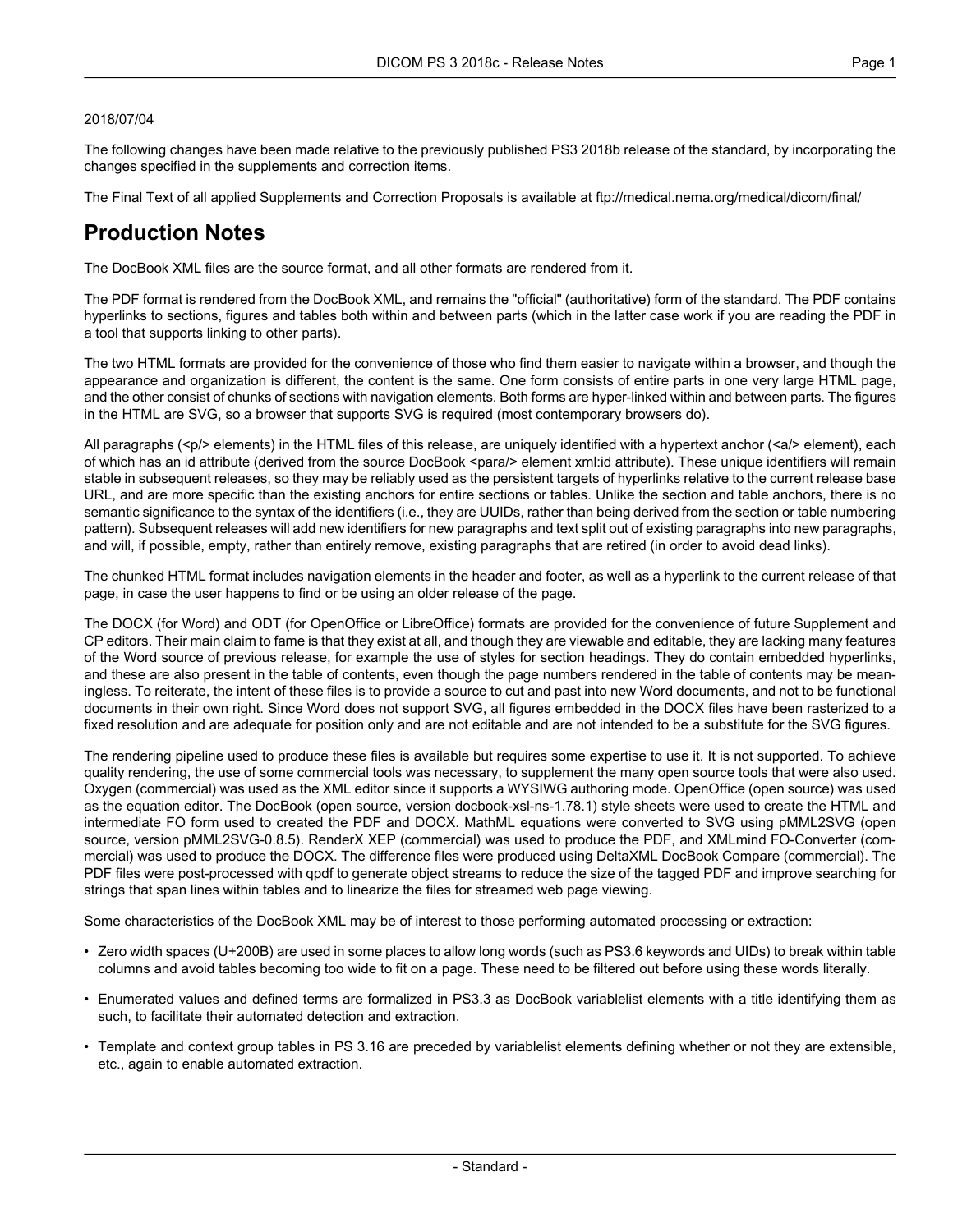• Hyperlinks (xref and link elements) are used extensively but may obscure the identifier of what is being linked to from the perspective of automated extraction. It may be useful to consult the olink targetdb files that are included in the package to "look up" the target of such links, rather than reinventing this mechanism, which is used by the DocBook stylesheets for cross-document linking. E.g., one can look up "sect\_TID\_300" in "output/html/targetdb/PS3\_16\_target.db" to determine that it has a "number" of "TID 300" and a "ttl" of "Measurement", etc.

# **Changes to Parts**

#### **General Changes**

# **PS3.1**

•

•

### **PS3.2**

• Replace SNOMED browser hyperlinks with SNOMED CT URL

#### **PS3.3**

- Correct restrictions on YBR\_RCT, YBR\_ICT, YBR\_PARTIAL\_420 to be only compressed not native as per CP 1653, which was incorrectly applied.
- Replace SNOMED browser hyperlinks with SNOMED CT URL
- CP [1670](#page-3-0)
- CP [1750](#page-3-1)
- CP [1751](#page-3-2)
- CP [1752](#page-3-3)
- CP [1753](#page-3-4)
- CP [1757](#page-3-5)
- CP [1758](#page-3-6)
- CP [1759](#page-3-7)
- CP [1760](#page-3-8)
- CP [1762](#page-3-9) changed "Required if" to "May be present if" since Type 3 not conditional
- CP [1765](#page-3-10)
- CP [1767](#page-3-10) not implemented literally, since Sup 121 FT had different figure that used parameters instead of elements so used that instead

#### **PS3.4**

•

#### **PS3.5**

•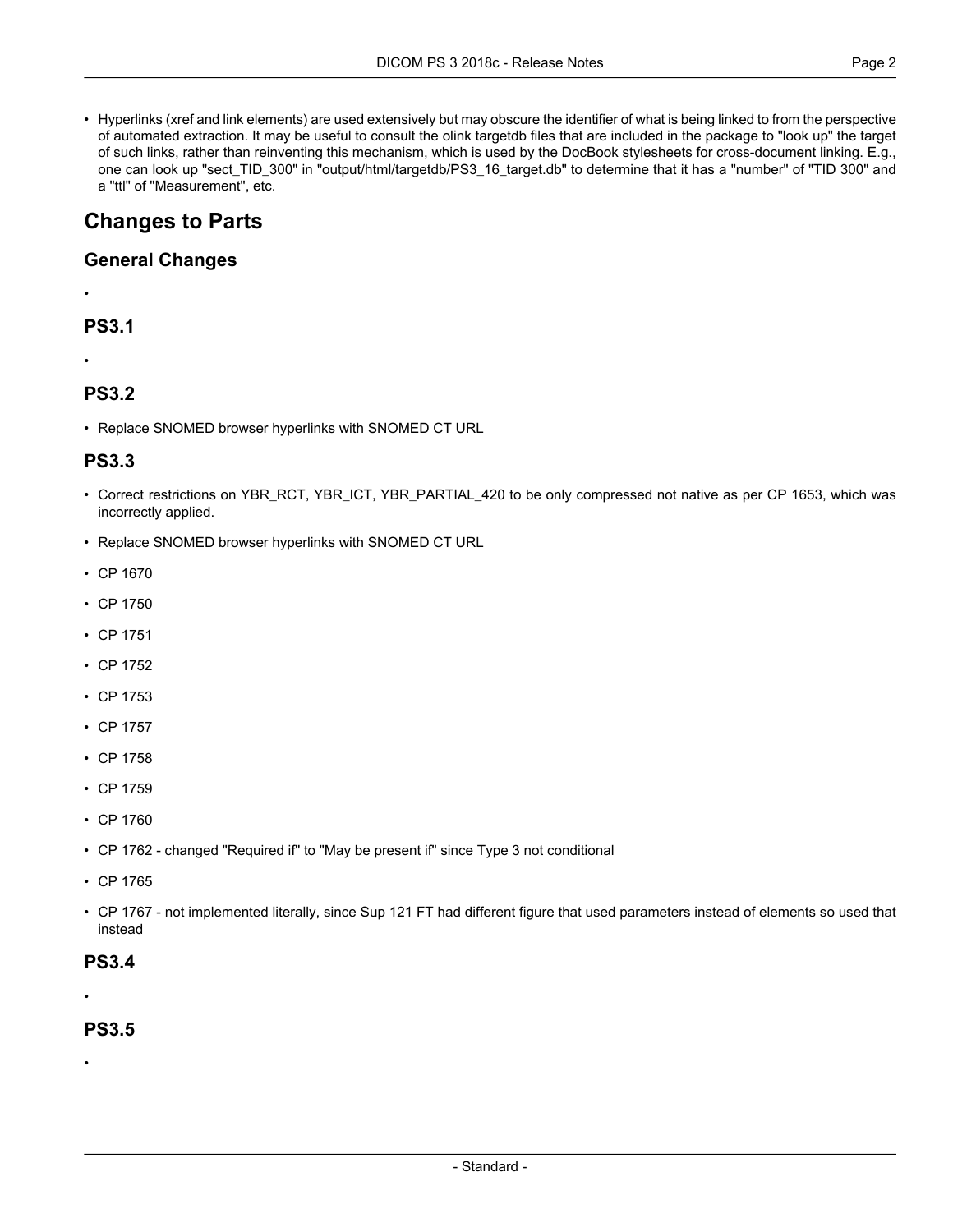#### **PS3.6**

- CP [1760](#page-3-8)
- CP [1762](#page-3-9)
- CP [1765](#page-3-10)
- CP [1769](#page-4-0)

#### **PS3.7**

•

#### **PS3.8**

•

#### **PS3.10**

- CP [1765](#page-3-10)
- **PS3.11**
- •

### **PS3.12**

•

#### **PS3.14**

•

### **PS3.15**

- Remove spaces in attribute tags in Annex E for Performed Station Name Code Sequence, Referenced Patient Alias Sequence
- Correct capitalization of DICOMweb
- CP [1760](#page-3-8)
- CP [1761](#page-3-11)

### **PS3.16**

- Replace SNOMED browser hyperlinks with SNOMED CT URL
- Add CP 1769 CID placeholder
- Add abbreviations in Section 4 for IHE, HTML, FHIR, JSON, XML, IHE SVS
- CP [1671](#page-3-12)
- CP 1750 changes required to CID 29 and Annex D definitions were not in CP but made as [appropriate](#page-3-1)
- CP [1769](#page-4-0)
- CP [1771](#page-4-1)
- CP [1772](#page-4-2)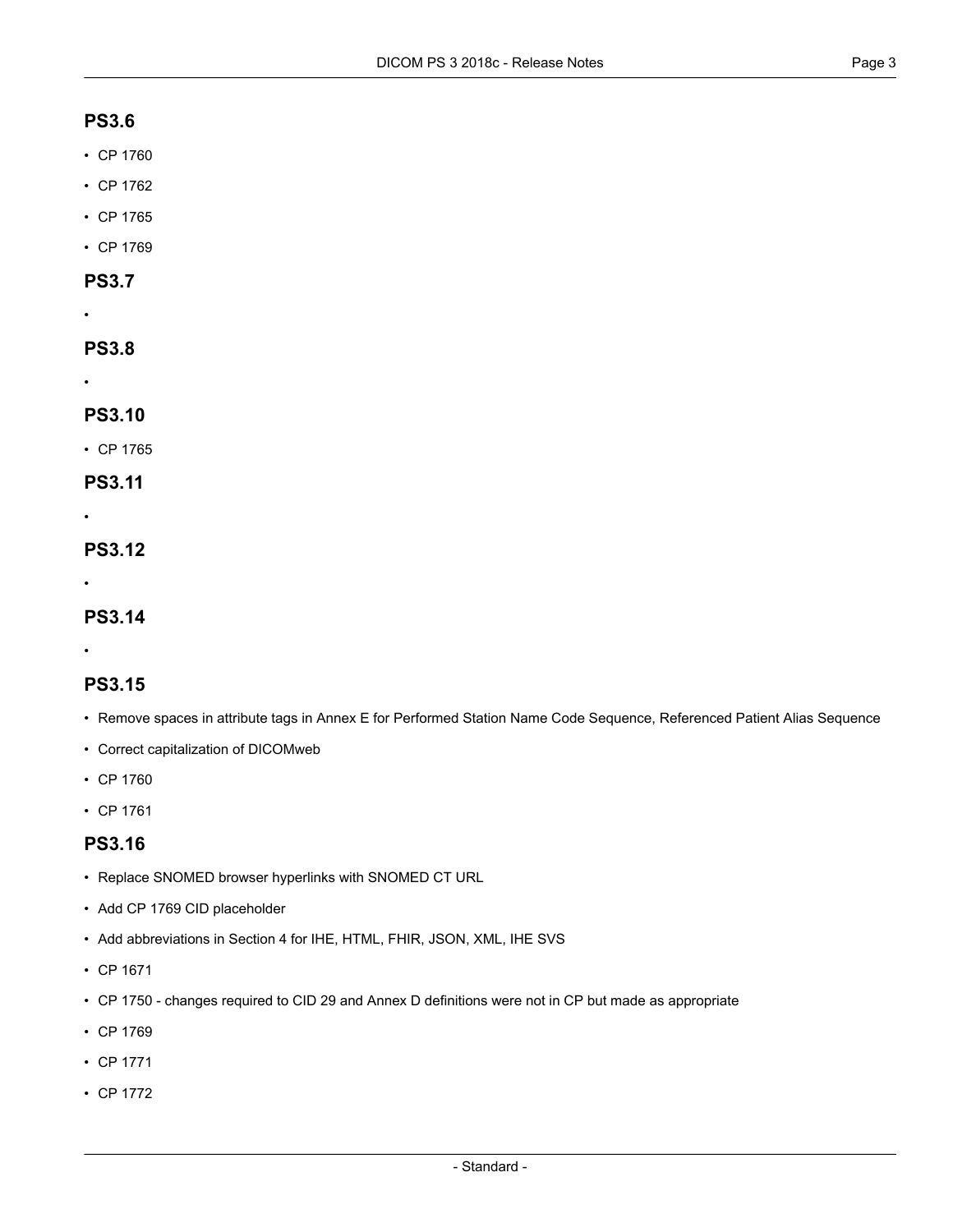- CP [1773](#page-4-3)
- CP [1774](#page-4-4)
- CP [1775](#page-4-5)

### **PS3.17**

- Replace SNOMED browser hyperlinks with SNOMED CT URL
- CP [1768](#page-4-6)

#### **PS3.18**

• Add abbreviations in Section 5 for JSON

#### **PS3.19**

•

### **PS3.20**

• Replace SNOMED browser hyperlinks with SNOMED CT URL

• CP [1748](#page-3-13)

#### **PS3.21**

•

## <span id="page-3-0"></span>**Supplements Incorporated**

## <span id="page-3-12"></span>**Correction Items Incorporated**

- <span id="page-3-13"></span>**CP [1670](ftp://medical.nema.org/medical/dicom/final/cp1670_ft_AddNumberOfItemsToResponsibleOrganization.pdf)** Add number of items for Responsible Group Code Sequence
- <span id="page-3-2"></span><span id="page-3-1"></span>**CP [1671](ftp://medical.nema.org/medical/dicom/final/cp1671_ft_CodedEquivalentMeaningofConceptName.pdf)** Clarify use of Equivalent Meaning of Concept Name for codes
- <span id="page-3-3"></span>**CP [1748](ftp://medical.nema.org/medical/dicom/final/cp1748_ft_LOINCimagereportpanel.pdf)** Add reference to LOINC Panel for Imaging Report
- <span id="page-3-4"></span>**CP [1750](ftp://medical.nema.org/medical/dicom/final/cp1750_ft_changeOCTEnfaceandBscanVolmodalityvalue.pdf)** Change the defined term for Modality to reflect the object type for En face Image and B-scan Volume Analysis
- <span id="page-3-5"></span>**CP [1751](ftp://medical.nema.org/medical/dicom/final/cp1751_ft_mr_spectro_frame_type.pdf)** MR Spectroscopy Functional Group Macros definition contains an improper reference of a Macro
- <span id="page-3-6"></span>**CP [1752](ftp://medical.nema.org/medical/dicom/final/cp1752_ft_palette_color_lut.pdf)** Corneal Topography Map IOD definition contains an improper reference of a Module
- <span id="page-3-7"></span>**CP [1753](ftp://medical.nema.org/medical/dicom/final/cp1753_ft_ref_to_retired_specimen_id_module.pdf)** Tractography Results IOD definition incorrectly references a retired Module
- <span id="page-3-8"></span>**CP [1757](ftp://medical.nema.org/medical/dicom/final/cp1757_ft_wsipatientorientation.pdf)** Patient Orientation should not be required for Whole Slide Images
- <span id="page-3-11"></span>**CP [1758](ftp://medical.nema.org/medical/dicom/final/cp1758_ft_slidecoordimagecenterpointwrongtag.pdf)** Incorrect data element tag and name for Center Point Location in Slide Coordinates
- <span id="page-3-10"></span><span id="page-3-9"></span>**CP [1759](ftp://medical.nema.org/medical/dicom/final/cp1759_ft_wsirwvmmonochromeonly.pdf)** Real World Value Map only permitted for monochrome Whole Slide Images
- **CP [1760](ftp://medical.nema.org/medical/dicom/final/cp1760_ft_flagdistinguishoutsidestudies.pdf)** Add flag to distinguish studies imported from outside
- **CP [1761](ftp://medical.nema.org/medical/dicom/final/cp1761_ft_correcttdeidentifyacqctxanddt.pdf)** Correct Acquisition Context and DateTime in Confidentiality Profile Attributes
- **CP [1762](ftp://medical.nema.org/medical/dicom/final/cp1762_ft_FixOmittedAttributeInVerificationControlPoints.pdf)** Fix Omitted Attribute in Verification Control Points
- **CP [1765](ftp://medical.nema.org/medical/dicom/final/cp1765_ft_retireDICOMDIRreferencetounencapsulatedCDAonmedia.pdf)** Retire DICOMDIR reference to unencapsulated CDA on media